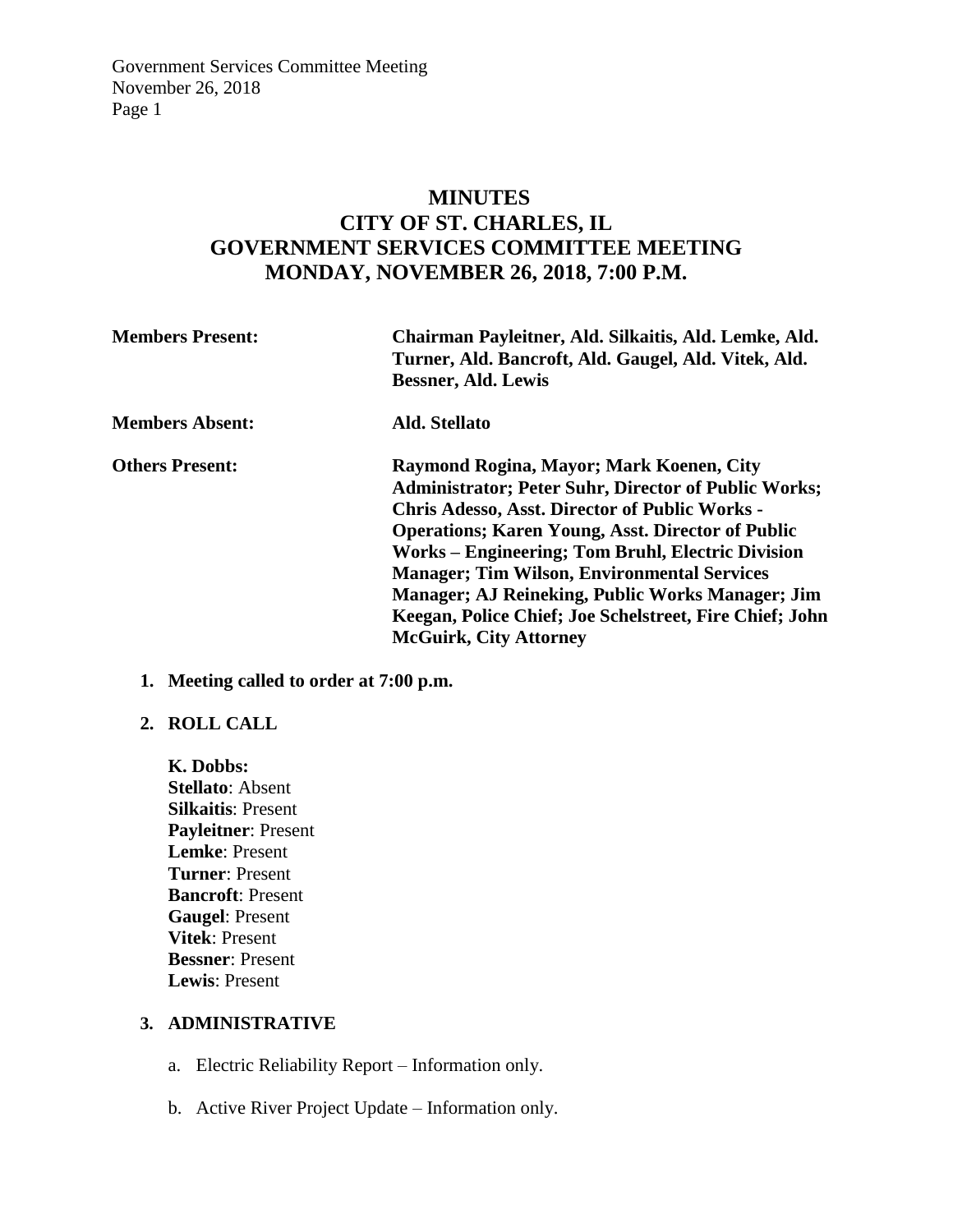- c. Natural Resources Commission Minutes Information only.
- d. Phosphorus Removal and Digester Improvements Project Update Information only

**Ald. Gaugel:** Before the omnibus vote, due to complexities and learning and getting a feel for what should and shouldn't be included in the omnibus vote, I'd like to remove 5 items from the omnibus vote.

Motion by Ald. Gaugel second by Turner to remove items 5b., 5c., 5f., 5h., and 5n. from omnibus on the agenda.

**Voice Vote:** Ayes: Unanimous; Nays: None. Chairman Payleitner did not vote as Chairman. **Motion Carried**

#### **4. OMNIBUS VOTE**

Items with an asterisk (\*) are considered to be routine matters and will be enacted by one motion. There will be no separate discussion on these items unless a council member/citizen so requests, in which event the item will be removed from the consent agenda and considered in normal sequence on the agenda.

Motion by Ald. Gaugel second by Ald. Lemke to approve the omnibus vote minus items 5b., 5c., 5f., 5h., and 5n.

**Voice Vote:** Ayes: Unanimous; Nays: None. Chairman Payleitner did not vote as Chairman. **Motion Carried**

#### **BLIZZARD UPDATE**

**Peter Suhr:** We received our first major snow event last night. The official record was 9.8 inches of snow. By daybreak our streets and roads were in good condition open for traffic. There is no more snow in the immediate forecast so all should be good for school tomorrow.

We had several power outages overnight mainly due to loss of ComEd services to our substations and the high winds caused some overhead lines to fall. All outages were restored by daybreak this morning. There are still several isolated residents with service line damages from trees and limbs. Today we have been focused on assisting those residents. The wet snow caused many trees, branches and limbs to fall which partially blocked streets, driveways and sidewalks. We've been working with several crews to clear that debris and we'll continue to do that throughout the week.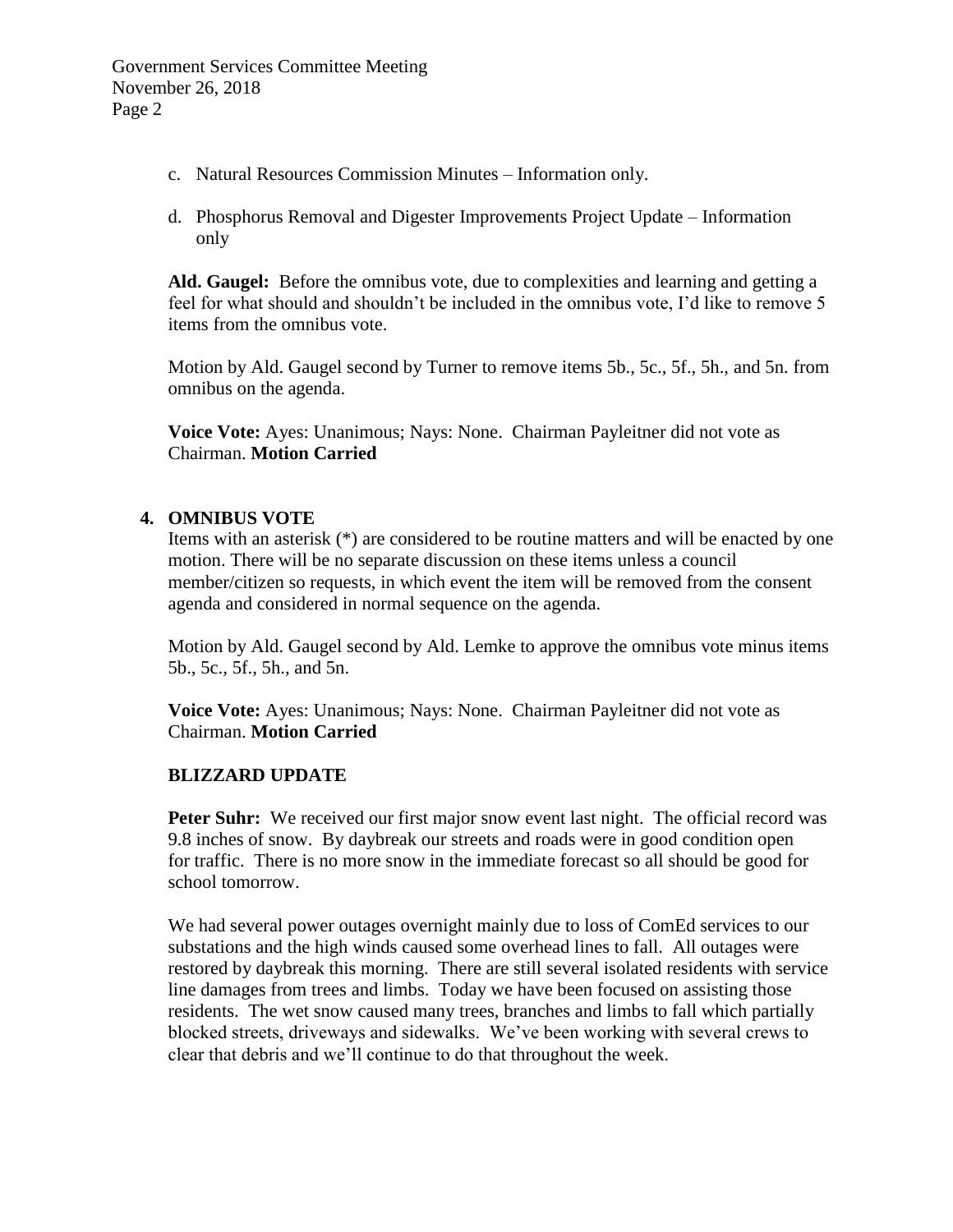> There are a lot of public and private tree branches that have fallen and will continue to fall because of the expected cold weather. We'll keep an eye on that and see how that relates to our brush pickup and if we'll need a special brush pickup. We'll be analyzing that throughout the week and keep you updated.

## **5. PUBLIC WORKS DEPARTMENT**

\*a. Presentation of Proposed 2019 Street Program.

### b. **Recommendation to approve a Design Engineering Agreement with WBK Engineering, LLC for the North 2nd and Delnor Avenues Project.**

**Ken Jay:** Staff recommends a contract with WBK Engineering for final engineering and design of sewer and water main replacements, drainage improvements and street reconstruction as a continuation of design services, design contract. Its approximately 6.4% of the concept level construction engineers estimate which is well below the 10% allotment. We had a resident questionnaire done in concept phase that highlighted the importance of keeping the private and wooded character of the neighborhood. Residents do not want the street widened, they do not want sidewalks added.

Project challenges are extremely narrow streets with deep sewers and over hanging trees. It's a major issue for trucking and excavation operations, as well as resident access. There is sensitive design and construction consideration such as heated driveways, sewer improvements in heavily wooded side yards, and water main connections on the golf course.

**Chairman Payleitner:** When was the survey of the neighbors?

**Ken Jay:** That was started in 2016.

**Ald. Gaugel:** The reason for the one proposal that was presented by WBK, as Peter put it, was we had awarded this initially and this is the follow-up work to that. It makes sense that we keep the same firm. That was one of the reasons I requested it be removed. I think this is fine, I have no issue.

Motion by Ald. Gaugel, second by Ald. Vitek to recommend approval of a Design Engineering Agreement with WBK Engineering, LLC for the North 2nd and Delnor Avenues Project.

**Roll Call:** Ayes: Bessner, Lewis, Silkaitis, Lemke, Turner, Bancroft, Gaugel, Vitek; Nays: None; Absent: Stellato. Chairman Payleitner did not vote as Chairman. **Motion Carried**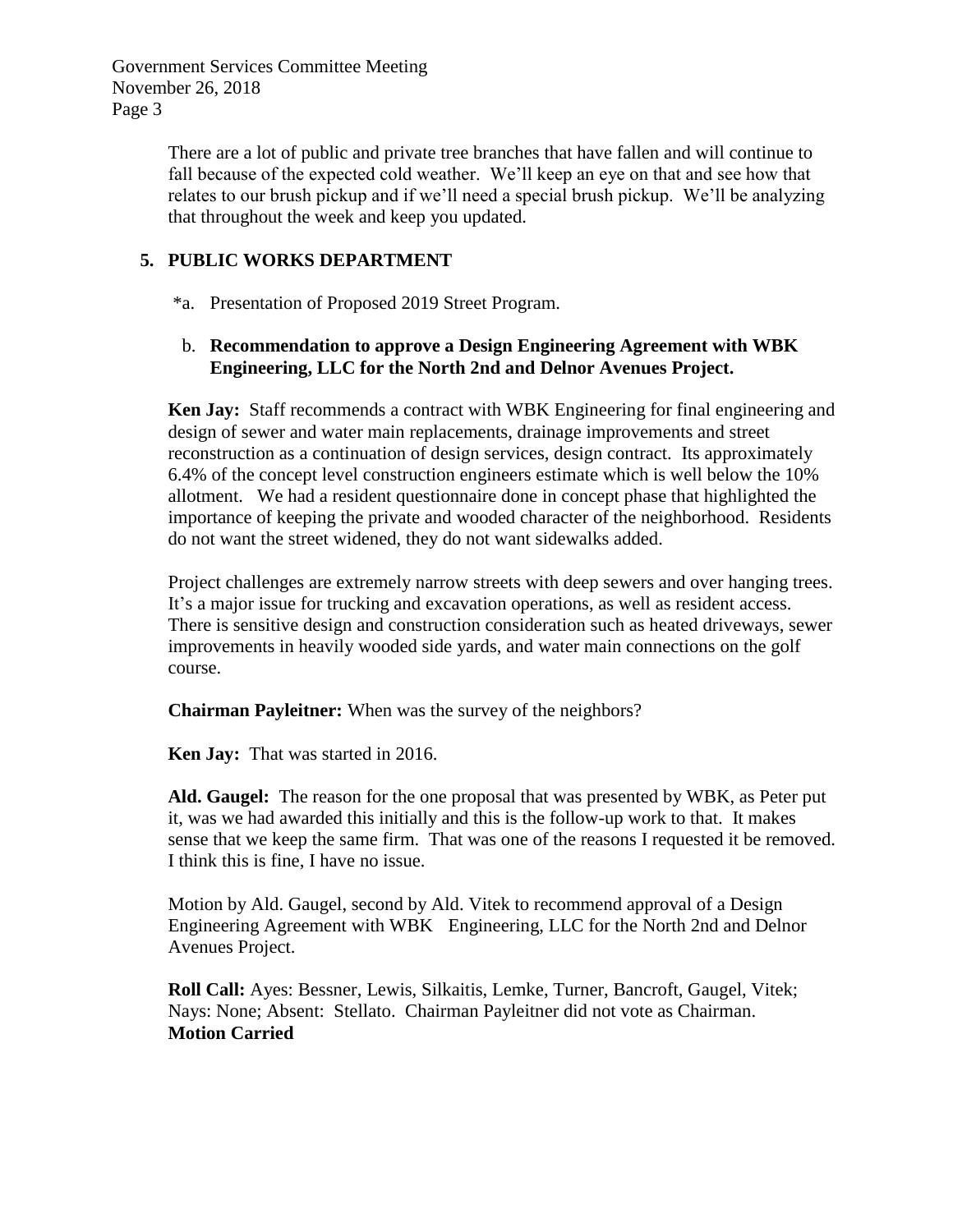### c. **Recommendation to approve a Design Engineering Agreement with HR Green, Inc. for Phase 1 of the 7th Avenue Creek Project.**

**Ken Jay:** Staff is recommending a contract with HR Green, Inc. for final engineering design and permitting for Phase  $\overline{1}$  of the  $7<sup>th</sup>$  Avenue Creek flooding reduction and water quality improvement project as a continuation of design engineering services. Design will span three fiscal years and construction is planned for 2021.

**Chairman Payleitner:** My concern was that staff anticipates approving the \$95,000 at this time. That's what you're spending right now, we're approving the whole \$369,000 tonight, correct?

**Ken Jay:** Yes, that's the intent.

Motion by Ald. Turner, second by Gaugel to recommend approval of a Design Engineering Agreement with HR Green, Inc. for Phase 1 of the 7th Avenue Creek Project.

**Roll Call:** Ayes: Bessner, Lewis, Silkaitis, Lemke, Turner, Bancroft, Gaugel, Vitek; Nays: None; Absent: Stellato. Chairman Payleitner did not vote as Chairman. **Motion Carried**

- \*d. Recommendation to approve Easement from Rookies at 1545 W. Main Street.
- \*e. Recommendation to approve Phosphorus Removal and Digester Improvements Project Change Order No. 5 to IHC.

### **f. Recommendation to award the Bid for the Dunham Road Force Main Replacement Project.**

**Tim Wilson:** The City received three bids for this project. Mid America Underground was the low bid. The City staff recommends moving forward with the alternative bid amount of \$532,676.

Motion by Ald. Turner, second by Bancroft to recommend approval to award of the Bid for the Dunham Road Force Main Replacement Project to Mid America Underground.

**Roll Call:** Ayes: Bessner, Lewis, Silkaitis, Lemke, Turner, Bancroft, Gaugel, Vitek; Nays: None; Absent: Stellato. Chairman Payleitner did not vote as Chairman. **Motion Carried**

\*g. Recommendation to award Proposal for Construction Engineering Contract for Dunham Road Force Main Replacement.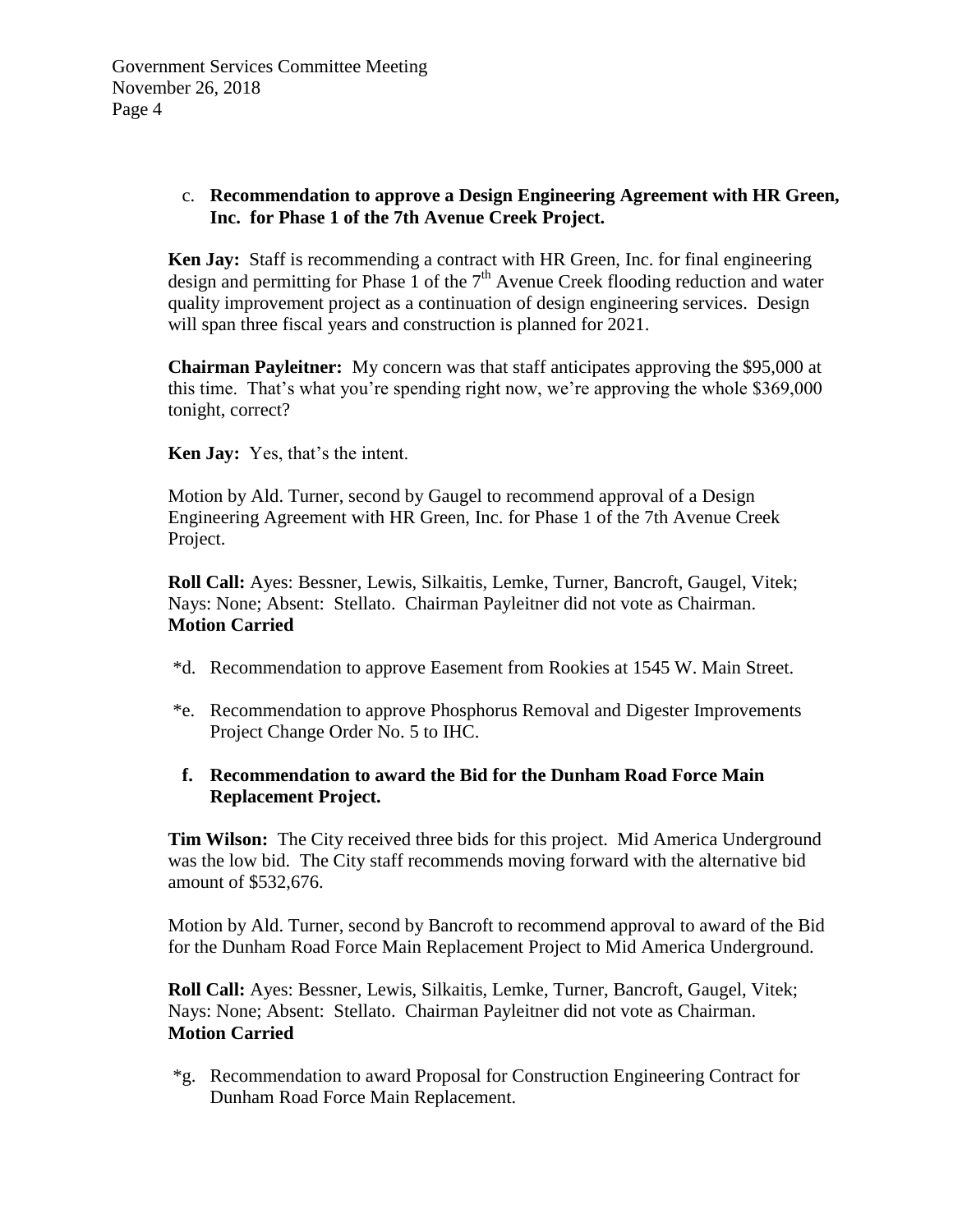### **h. Recommendation to approve Notice of Intent for the South 7th and Division Avenues Lift Station Construction Project.**

**Tim Wilson:** There were five bids received for this construction project. Marc Kresmery Construction, LLC was the low bid. The key on this project is the funding. We're asking for a different type of approval, we're asking for a Notice of Intent. The Notice of Intent goes to the IEPA for approval.

Our recommendation is to approve the Notice of Intent to Mark Kresmery Construction, LLC for the  $7<sup>th</sup>$  Avenue and Division Lift Station Construction project in the amount of \$642,500 and a resolution authorizing the Mayor and Clerk to execute the same on behalf of the City of St. Charles.

Motion by Ald. Bancroft, second by Ald. Gaugel to recommend the approval of a Notice of Intent for the South 7th and Division avenues Lift Station Construction Project.

**Voice Vote:** Ayes: Unanimous; Nays: None. Chairman Payleitner did not vote as Chairman. **Motion Carried**

- \*i. Recommendation to Waive the Formal Bid Procedure for the Purchase of UV Disinfection Parts.
- \*j. Recommendation to approve the Sale of Items of Personal Property owned by the City of St. Charles via an Online Auction to the Highest Bidder.
- \*k. Recommendation to approve the Purchase of 2018/2019 Treated Rock Salt from Compass Minerals through the State of Illinois Joint Purchasing Program.
- **l. Recommendation to approve the Award of One 2019 Ford F-250 Supercab to Hawk Ford and to Sell the Replacement Vehicle #1700, a 2008 Ford F-350.**

**Mike Shortall:** Staff is seeking approval to purchase vehicles from a local vendor, Hawk Auto. Quotes were also acquired through the SBC Co-op vendor Currie Motors. Staff is also seeking approval to sell the replacement truck, Vehicle #1700, a 2008 Ford F-350. This has been approved through the vehicle fleet committee and also passed through budget.

Motion by Ald. Turner, second by Ald. Gaugel to recommend the approval of the Award of One 2019 Ford F-250 Supercab to Hawk Ford and to Sell the Replacement Vehicle #1700, a 2008 Ford F-350.

**Roll Call:** Ayes: Bessner, Lewis, Lemke, Turner, Bancroft, Gaugel, Vitek;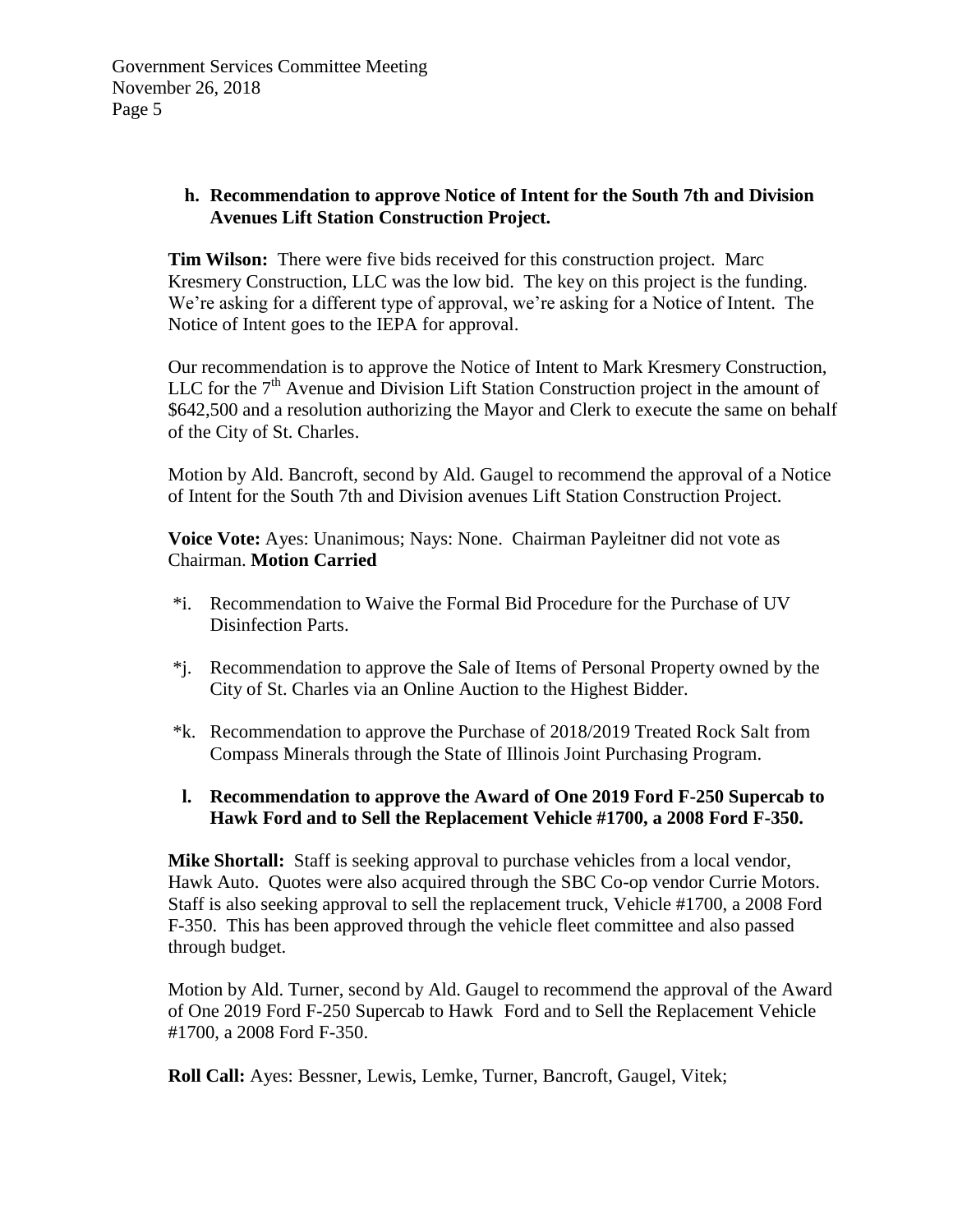> Nays: None; Abstain: Silkaitis; Absent: Stellato. Chairman Payleitner did not vote as Chairman. **Motion Carried**

#### **m. Recommendation to approve the Award of One 2019 Ford F-250 Supercab to Hawk Ford and Sell the Replacement Vehicle #1832, a 2007 Ford F-550.**

**Mike Shortall:** Staff is seeking approval to purchase vehicles from a local vendor, Hawk Auto. Quotes were also acquired through the SBC Co-op vendor Currie Motors. Staff is also seeking approval to sell the replacement truck, Vehicle #1832, a 2007 Ford F-550. This has been approved through the vehicle fleet committee and also passed through budget.

Motion by Ald. Gaugel, second by Lemke to recommend the approval of the Award of One 2019 Ford F-250 Supercab to Hawk Ford and Sell the Replacement Vehicle #1832, a 2007 Ford F-550.

**Roll Call:** Ayes: Bessner, Lewis, Lemke, Turner, Bancroft, Gaugel, Vitek; Nays: None; Abstain: Silkaitis; Absent: Stellato. Chairman Payleitner did not vote as Chairman. **Motion Carried**

### **n. Recommendation to approve Land Acquisition Easement Agreement Between the City of St. Charles and Medical Building Located at 110 S. 17th Street.**

**Peter Suhr:** The City owns Lot 4, as identified in your packet. Lot 4 surrounds a medical building along  $7<sup>th</sup>$  Avenue. It includes 2 parking lots, 25 spaces are north of the medical building, and 10-12 spaces are south of the building. Staff is seeking approval of the transfer/sale of the north parking lot to the owners of the medical building, Canal Winchester, LLC. We are also looking to establish an easement for the south parking lot.

**Ald. Lemke:** Is there an agreement with the owners of the building and did the City attorney approve the agreement?

**Peter Suhr:** It has been reviewed and approved by both parties.

Motion by Ald. Bancroft, second by Ald. Lemke to recommend approval of a Land Acquisition Easement Agreement Between the City of St. Charles and Medical Building Located at 110 S. 17th Street.

**Voice Vote:** Ayes: Unanimous; Nays: None. Chairman Payleitner did not vote as Chairman. **Motion Carried**

Motion by Ald. Lemke second by Ald. Bancroft to enter executive session as permitted under 5 ILCS 120/2(c)(5).